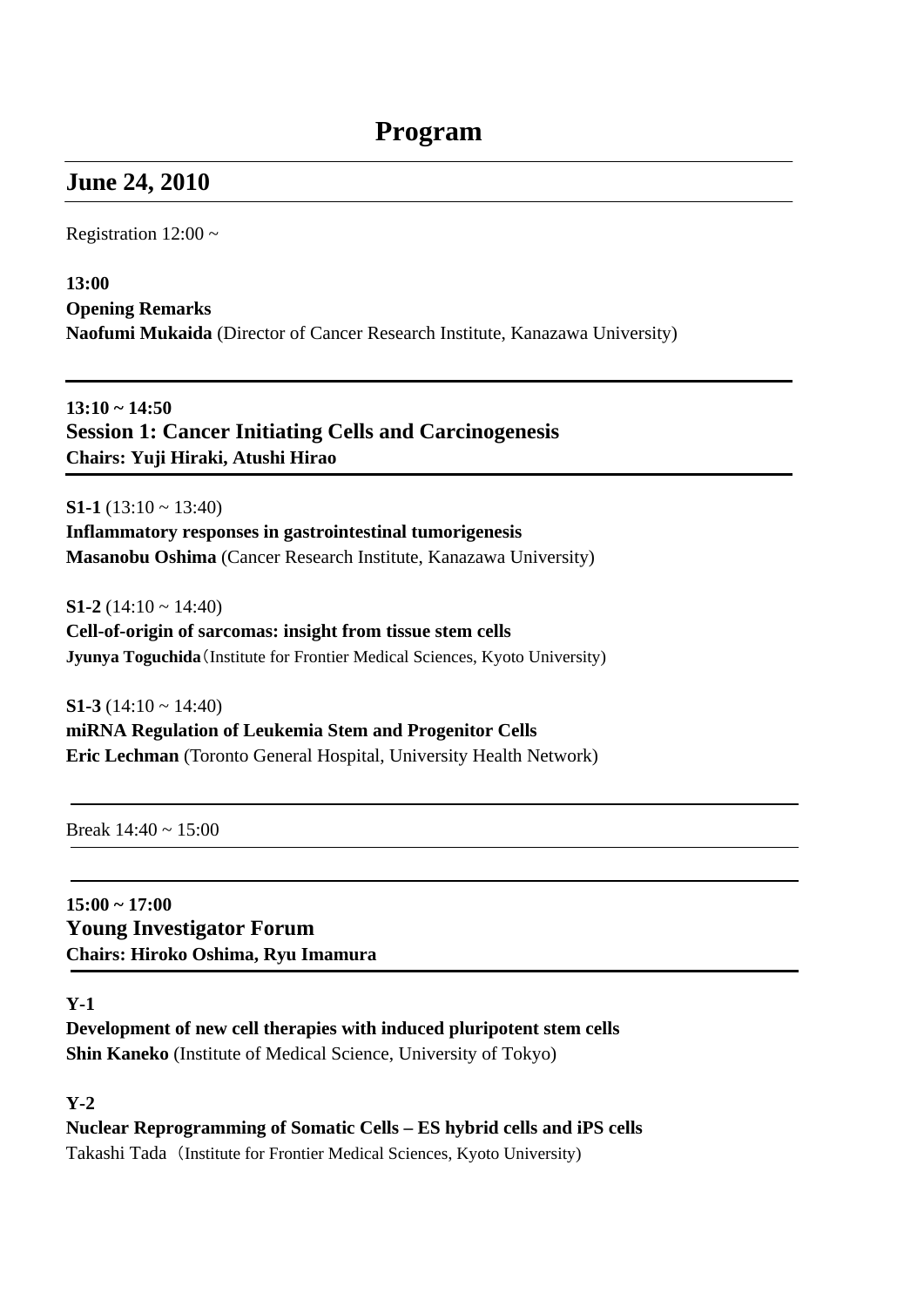## **Y-3**

**Identification of components in the complex with protrudin and elucidation of their roles in neuronal function** 

**Fumiko Matsuzaki (**Medical Institute of Bioregulation, Kyushu University)

## **Y-4**

**TGF-**–**FOXO signaling maintains leukemia-initiating cells in chronic myeloid leukemia Kazuhito Naka** (Cancer Research Institute, Kanazawa University)

## **Y-5**

**LAPTM5-induced cell death is associated with spontaneous regression of neuroblastoms Jun Inoue** (Medical Research Institute, Tokyo Medical and Dental University)

## **Y-6**

**Molecular analysis of the epigenetical functions of histone H3-lysine 56 modification in DNA repair, transcription, and chromatin structure regulation Toshiaki Tsubota** (Institute for Virus Research, Kyoto University)

## **Y-7**

**Regulations of Telomere in Cell Division Cycle Junko Kanoh** (Institute for Protein Research, Osaka University)

**Y-8** 

**Regulation of cytotoxic T lymphocyte activity by CD8 and PIR-B Shota Endo** (Institute of Development, Aging and Cancer, Tohoku University)

#### **Y-9**

**The possibility of the revascularization therapy by a neovascular maturation factor apelin Hiroyasu Kidoya** (Research Institute for Microbial Diseases, Osaka University)

**17:00 ~ 18:30 Poster Session** 

# **P -1. Affinity-Trap Polyacrylamide Gel Electrophoresis: A Novel Method of Capturing Specific Proteins by Electro-Transfer**

**Chihiro Awada** (Institute for Protein Research, Osaka University)

**P -2. Critical role of DOCK2 in type I IFN induction in plasmacytoid dendritic cells Kazuhito Gotoh** (Medical Institute of Bioregulation, Kyushu University)

**P -3. A regulatory role of PIR-B in plasmacytoid dendritic cells**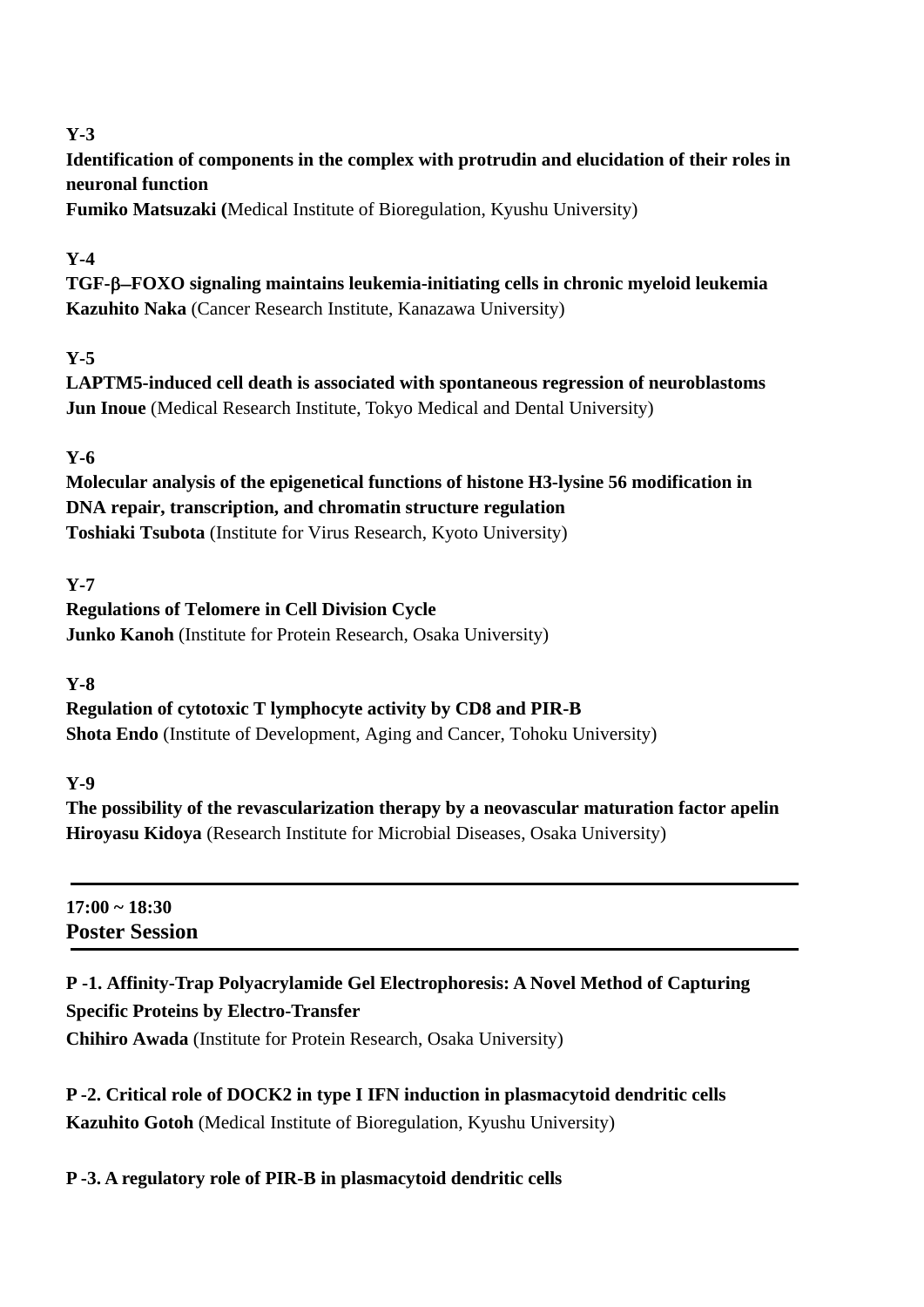**Akira Nakamura** (Institute of Development, Aging, and Cancer, Tohoku University)

**P -4. Generation of induced pluripotent stem cells from human peripheral blood T lymphocytes Toshinobu Nishimura** (Institute of Medical Science, University of Tokyo)

**P -5. Generation of central immune tolerance against blood-borne antigens by thymic Sirpa+ dendritic cells Tomohisa Baba** (Cancer Research Institute, Kanazawa University)

**P -6. A retrotransposon-derived Sirh7 gene and mammalian viviparity Mie Naruse** (Medical Research Institute, Tokyo Medical and Dental University)

**P -7. Liver biology and desease: lessons from mutant fish Yoichi Asaoka** (Medical Research Institute, Tokyo Medical and Dental University)

**P -8. Analysis of intracellular localization of viral RNA sensor, RIG-I Koji Onomoto** (Institute for Virus Research, Kyoto University)

**P -9. Regulatory mechanisms of influenza viral transcription and replication Eiryo Kawakami** (Institute of Medical Science, University of Tokyo)

**P -10. Analysis of Atg Proteins dynamics during bacterial infection Shun Kageyama** (Research Institute for Microbial Diseases, Osaka University)

**P -11. A unique cytoplasmic domain in RANK induces long-term signaling required for osteoclastogenesis Yuu Taguchi** (Institute of Medical Science, University of Tokyo)

**P -12. Role of the scaffold protein JSAP1 during the differentiation of cerebellar granule cell precursors Tokiharu Sato** (Cancer Research Institute, Kanazawa University)

**P-13. Regulation of Foxo1 acetylation by neuronal necdin-Sirt1 complex Koichi Hasegawa** (Institute for Protein Research, Osaka University)

**P-14. A role for NBS1 in ATR activation Masahiko Kobayashi** (Cancer Research Institute, Kanazawa University)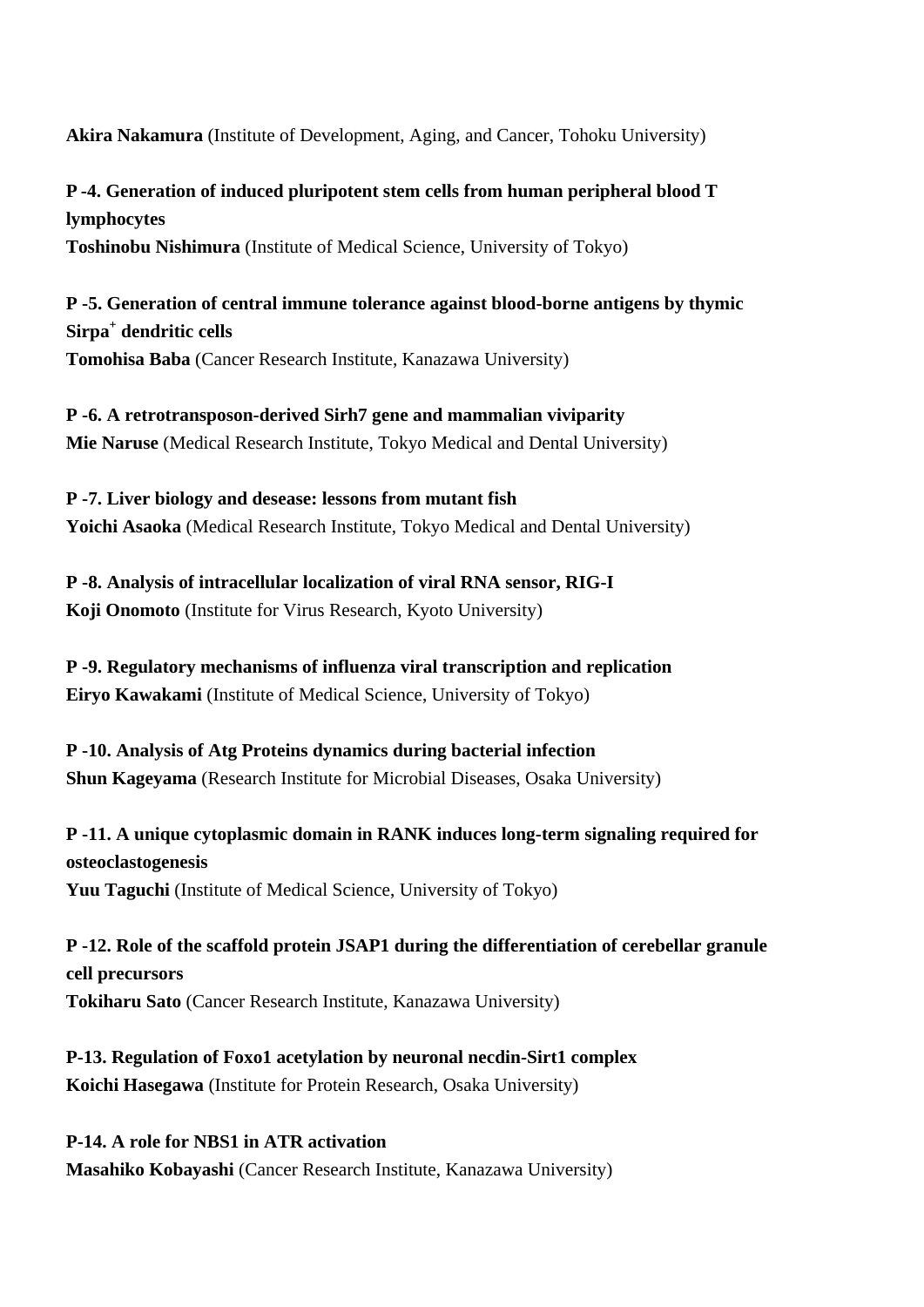**P-15. Molecular Switch for the ASC-mediated Apoptosis and Necrosis Kou Motani** (Cancer Research Institute, Kanazawa University)

**P-16. Structural remodeling and selective transport of GPI-anchored proteins Morihisa Fujita** (Research Institute for Microbial Diseases, Osaka University)

**P-17. Genetic analysis of cyclooxygenase-2 (COX-2) expression and function Tomo-o Ishikawa** (Cancer Research Institute, Kanazawa University)

**P-18. Genetic and epigenetic regulation of a synovial sarcoma-associated molecule, FZD10 Sakura Tamaki** (Institute for Frontier Medical Sciences, Kyoto University)

**P-19. Pathological role for deregulated GSK3b in pancreatic cancer proliferation and invasion Ayako Kitano** (Cancer Research Institute, Kanazawa University)

**P-20. The role of Jmjd5, a candidate cancer gene identified by retroviral insertional mutagenesis: From the analysis of Jmjd5-deficient mice Akihiko Ishimura** (Cancer Research Institute, Kanazawa University)

**P-21. Significance of HGF-Met in invasive growth of human malignant mesothelioma and its inhibition by NK4 Yoshinori Suzuki** (Cancer Research Institute, Kanazawa University)

**P-22. Inhibition of PI3K-mediated signaling pathway to overcome HGF-induced gefitinib-resistance in EGFR mutant lung cancer Ivan S Donev** (Cancer Research Institute, Kanazawa University)

**P-23. Analysis of Interaction between MT1-MMP and GI24 Sakr Moustafa Abdel-Samed** (Cancer Research Institute, Kanazawa University)

**P-24. MicroRNA9 Regulates the Timing of Neural Stem Cell Differentiation by Fine-tuning Hes1 Expression in the Developing Cortex SiokLay Tan** (Institute for Virus Research, Kyoto University)

**P-25. Balance of chromosomal gene dosage in pluripotent stem cells Kunio Hirano** (Institute for Frontier Medical Sciences, Kyoto University)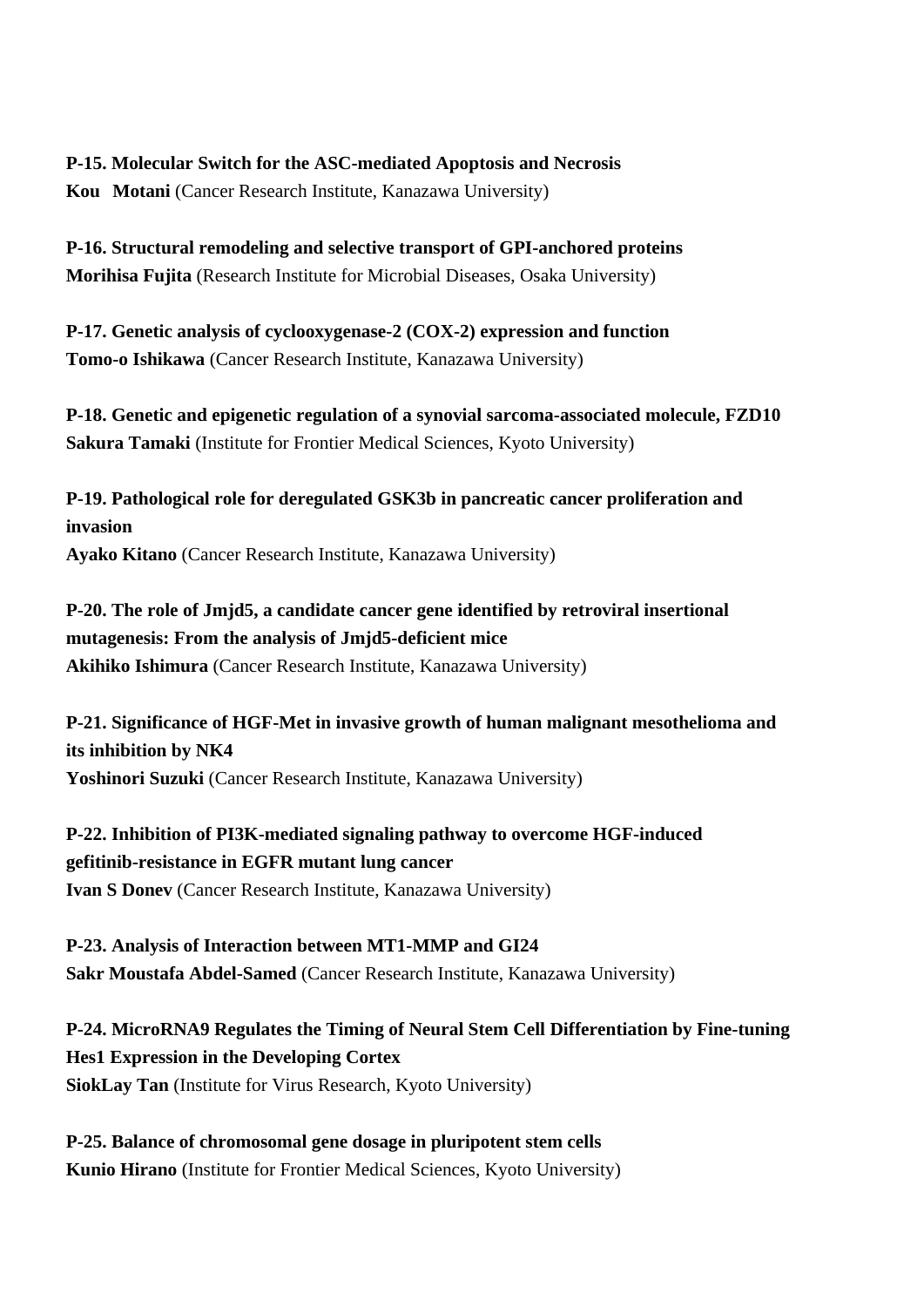## **P-26. Analysis of regulatory mechanisms for Tbx3 expression in hepatic stem cells Emi Himeno** (Medical Institute of Bioregulation, Kyushu University)

## **P-27. Developmental expression of c-kit and its ligand in human fetal lungs** Takaya Suzuki (Institute of Development, Aging, and Cancer, Tohoku University)

**P-28. Critical Roles of mTORC1 signaling in maintenance of hematopoietic stem cells Takayuki Hoshii** (Cancer Research Institute, Kanazawa University)

**P-29. The Rb-Ras pathway in tumor progression and cancer stem cells Awad Shamma** (Cancer Research Institute, Kanazawa University)

**18:30 ~ 21:00 Reception Remarks from Shin-ichi Nakamura (**President, Kanazawa University**)**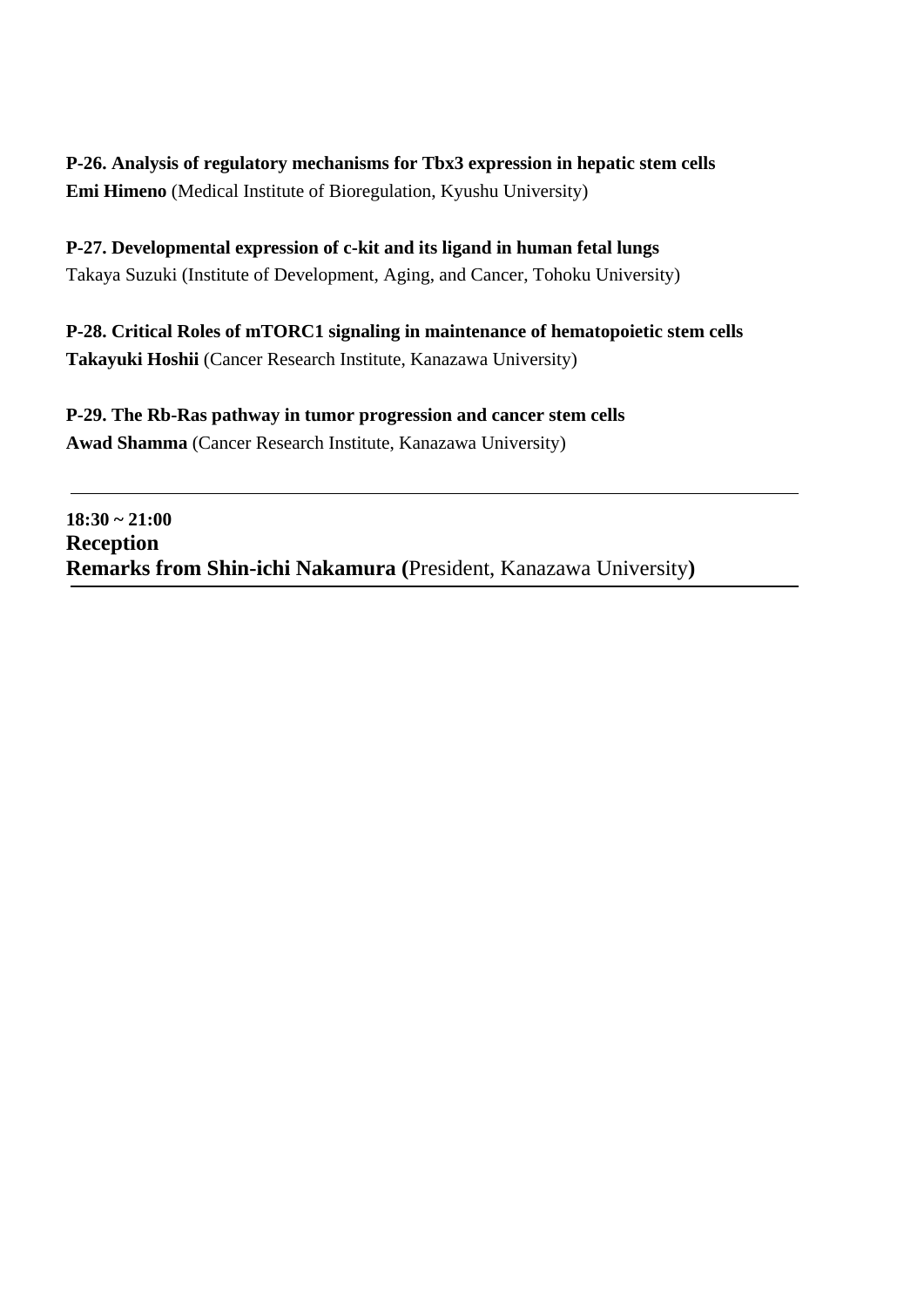## **June 25, 2010**

 $9:30 \approx 11:30$ **Session 2: Topics in Molecular and Cell Biology Chairs: Fumiko Toyoshima, Kunio Matsumoto** 

**S2-1** (9:30  $\sim$  10:00)

**Potential risk of iatrogenic infection by endogenous retroviruses (ERVs): an infectious ERV contaminates some live vaccines for pets Takayuki Miyazawa** (Institute for Virus Research, Kyoto University)

**S2-2** (10:00  $\sim$  10:30)

**Comparative structural biology of oligosaccharyltransferase: an enzyme that catalyzes the glycosylation of the Asn-X-Ser/Thr sequon Daisuke Kohda** (Medical Institute of Bioregulation, Kyushu University)

**S2-3** (10:30  $\sim$  11:00) **Semaphorins, axonal guidance cues, regulate dendritic cell trafficking into lymph nodes via activation of myosin II Atsushi Kumanogoh** (Research Institute for Microbial Diseases, Osaka University)

**S2-4** (11:00 ~ 11:30) **Discovery of Atg5/Atg7-independent Alternative Macroautophagy Shigeomi Shimizu** (Medical Research Institute, Tokyo Medical and Dental University)

**11:30 ~ 13:00**  Lunch and Network Organizer Meeting

**13:00 ~ 14:50 Session 3: Tumor Biology and Metastasis 1 Chairs: Chikashi Ishioka, Seiji Yano** 

**S3-1** (13:00 ~ 13:40) **Role of TrkC and ETV6-NTRK3 (TEL-TrkC) fusion oncogene in human malignancies Seong-Jin Kim** (Lee Gil Ya Cancer and Diabetes Research Institute, Gachon University of Medicine and Science)